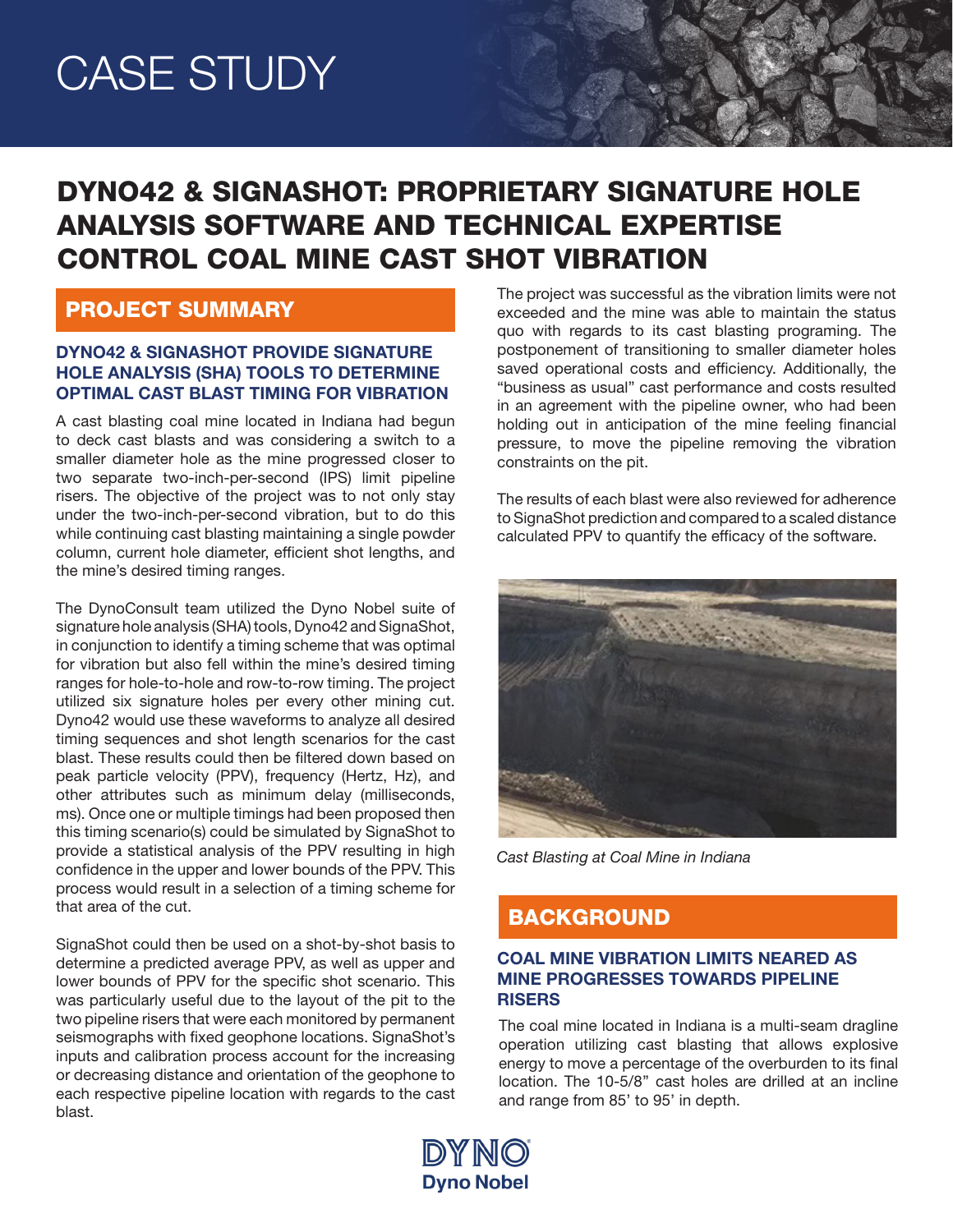The pit runs parallel to a pipeline and progressing towards the structure. When buried, the pipeline has a state regulated 5-inch-per-second (IPS) limit but risers, of which there were two in proximity to the pit, are limited to 2 IPS. One riser was located mid-pit with the other riser located at the end of the pit. These risers were monitored by permanent seismographs with fixed geophone orientation.

The monitors were able to remotely report the vibration results. The life of mine plan anticipated negotiation with owners of the pipeline to allow waiver of vibration limits and later relocation of the pipeline. However, at the time of the project, inception negotiations had ceased. Due to this, the mine anticipated higher operation costs and lower efficiency as hole size would be reduced, which would result in more holes and shot length being decreased. This would result in more blast delays and lower cast performance, and other blasting parameters would potentially need to be adjusted to ensure the 2 IPS limit was not exceeded. The two guiding determinations to the mine for when to deck and change hole size were their site-specific scaled distance equation and trends in the vibration results. An example of this is the mine had observed higher than expected peak particle velocities (PPV) when blasting in the middle of the pit and therefore had started to deck for this section of the pit.



*Pipeline Riser and Permanent Seismograph*

### PROJECT GOALS AND RESULTS

#### DYNO42 DELIVERS SUCCESSFUL TIMING & SIGNASHOT PROVIDES CONFIDENCE NEEDED

The objective of the project was not only to stay under the two-inch-per-second vibration, but to do this while continuing cast blasting, maintaining a single powder column, current hole diameter, efficient shot lengths, and the mine's desired timing ranges.

DynoConsult expertise along with the use of both Dyno42 and SignaShot allowed the project to meet this goal with provided timings that allowed the mine to keep its cast blast design as-is. SignaShot performed so well in its predicted PPV the mine ceased decking in mid-pit after the simulations of the selected Dyno42 timing showed vibrations would not exceed the 2 IPS limit.

The postponement of detrimental changes to the cast program contributed to the pipeline owners resuming negotiations and reaching an agreement on the future of the pipeline

During the project Dyno42 was used to generate a range of timings for each additional signature hole, and these results were analyzed through SignaShot. The mine would provide final approval upon reviewing the recommended timing(s). With this timing selected, then SignaShot could run a shot-by-shot simulation based on shot location and other needed inputs. The simulated PPV average and minimum/maximum were compared to the actual PPV to measure the efficacy of the software. Additionally, the SignaShot accuracy results were compared to the result of the site accepted scale distance prediction to show differences in the results of the two approaches.

For the 27 SignaShot simulations run for shots there was no exceedance of the max predicted value and average difference of actual vibration versus simulated of .00974 IPS. The deviation for the values was .165 IPS. For the same 27 events the site calibrated scale distance prediction averaged a -.388 IPS showing the equation trending towards being overly conservative and potentially leading to premature adaption of changes to the cast blast design. Additionally, the scale distance prediction had been previously drastically exceeded contributing to the decision to deck some shots in the middle of the pit and was then exceeded again by a decked shot prior to the full introduction of SignaShot to the site.

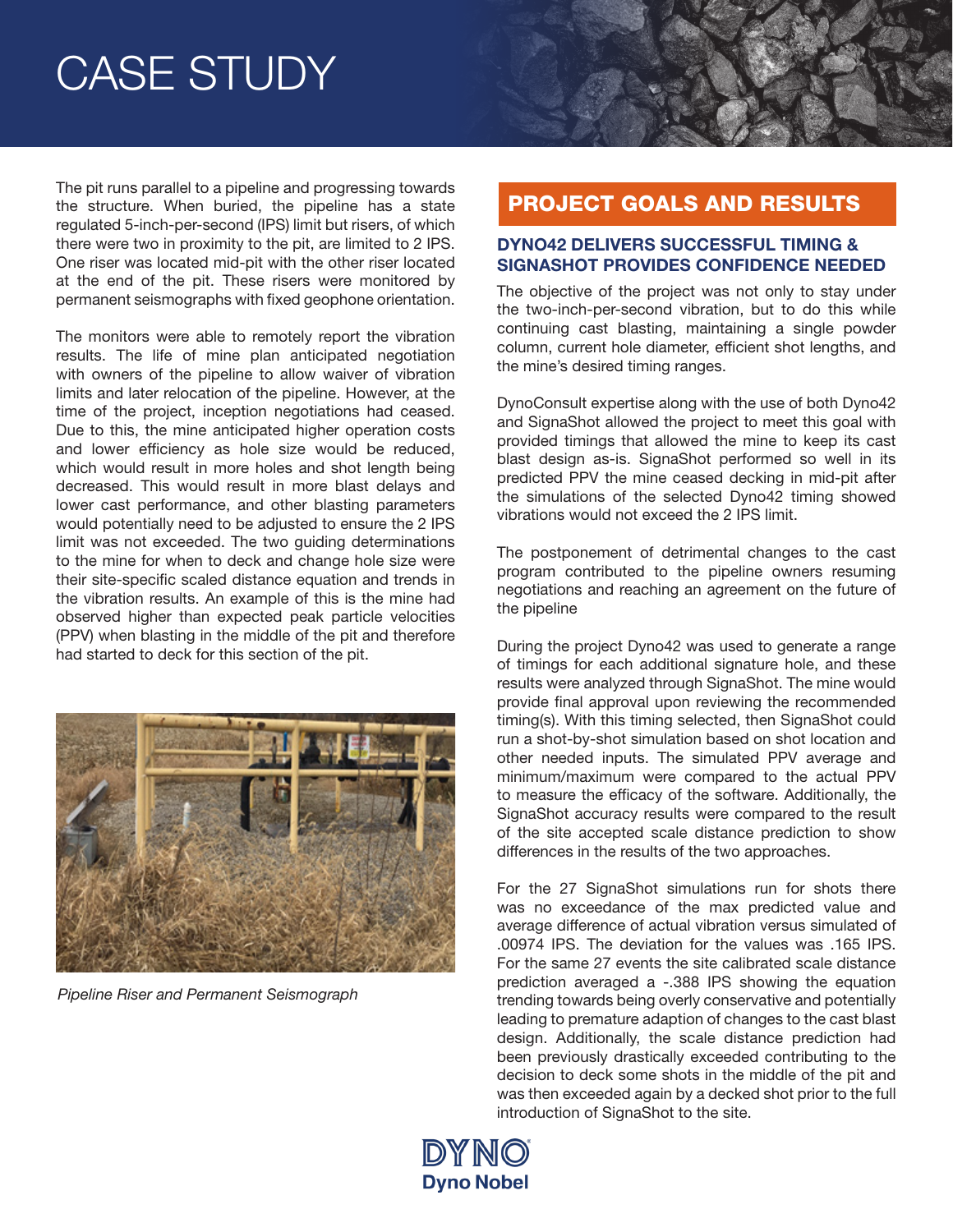

*SignaShot Predictions Outperformed Scale Distance with a Mean Difference of ~0 IPS and Lower Deviation*

### TECHNOLOGY APPLIED

#### DYNO42 & SIGNASHOT SIGNATURE HOLES ANALYSIS (SHA) SOFTWARE

Dyno42 & SignaShot are proprietary software offerings available through Dyno Nobel that facilitate signature hole analysis (SHA) to predict and control blast vibrations. SHA is a technique in which one blasthole in the project area is detonated and the vibration results captured as points of concern. The goal is to capture a waveform free from all influences other than the geology in which it travels. Various timing sequences can then be modeled based upon this wave to find a timing scenario that targets a higher frequency, a lower amplitude, or both while best maintaining blast performance.

During the project Dyno42 was used to generate a range of timings for signature holes and these results were analyzed through SignaShot.

Dyno42 utilizes the signature hole data and the Dirac signal processing algorithm to provide timing analysis based on amplitude (PPV in IPS), frequency (Hz), or a best practices combination. The analyzed delay range can be automatically set based upon industry or set to a custom range. The design and quick results allow for a wide range of delays for different shot configurations and monitoring points to be analyzed. The deterministic results of this software are determined solely by the inputs and initial conditions.



*Processing Signature Hole Signal for SignaShot*

For this project the signature hole waveform would be captured at both pipeline risers. Six different shot lengths would be analyzed using the respective waveform to each location. The excel output for these 12 scenarios could then be compiled and sorted to find a common timing sequence that produced higher frequencies, lower amplitude, and met the mine's desired delay ranges for cast performance.

Finding a common timing that performed well amongst all scenarios and to both pipeline riser locations was beneficial to the mine in terms of operational consistency for the blasters on the bench.

SignaShot is an additional software tool that utilizes statistical analysis in its simulation of delay sequences. The in-depth analysis utilizes synthetic waves from Fourier series, calibration to blast event, and statistical probability to drive its prediction capability. The stochastic approach for additional evaluation of the Dyno42 timing results provides statistical confidence in the upper and lower limits of the prediction values.